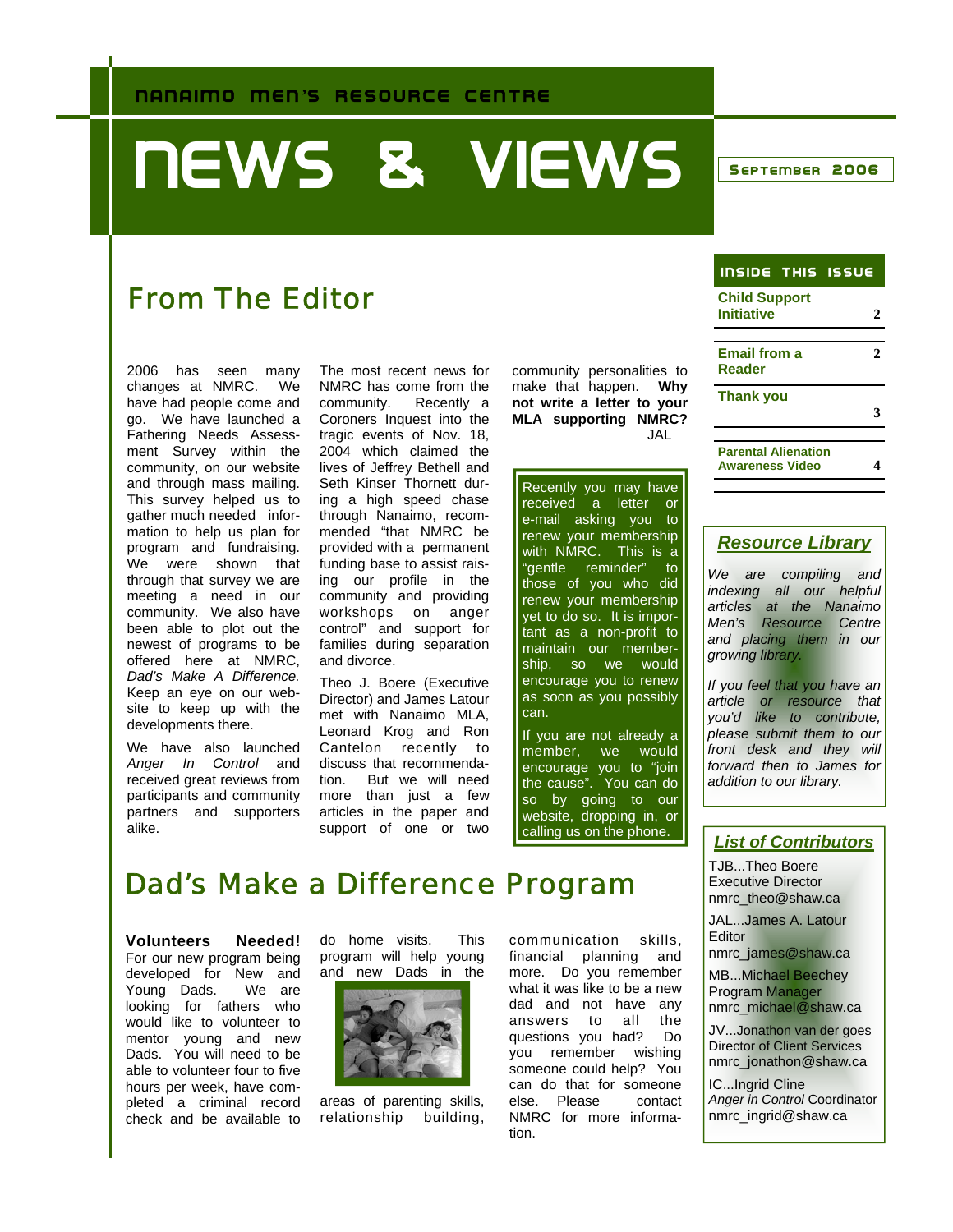#### N EWS & V IEWS **P AGE 2**

### Child Support Initiative to Help Children and Families

**NEWS RELEASE For Immediate Release 2006AG0027-000801 June 13, 2006 Ministry of Attorney General**

VICTORIA - Separated parents will be better able to manage the financial demands of raising children through a new pilot program launched this month in Kelowna, Attorney General Wally Oppal announced today.

"Every parent knows that raising children requires years of dedication and care, no matter whether the family's income level rises or falls while they are growing up," said Oppal. "This innovative Child Support Recalculation Service will, for the first time, allow many child support payments to be automatically changed to reflect changes in a payor's income on an annual basis without having to return to court."

The program involves parents who pay child support following separation or divorce. They are asked to provide updated financial information, such as income tax returns, which is then used to recalculate and update the child support amount. There is no charge for the recalculation.

Payor parents whose income has changed will have their support amount adjusted, based on an increase or decrease in income, to more accurately reflect their current ability to pay. However, if financial information requested is not provided, maintenance will be recalculated based on an assumed 10 per cent increase in the payor's income.

"Kelowna families will be the first in the province to benefit from this progressive program designed to stabilize relationships between separated parents and their children," said Kelowna-Lake Country MLA Al Horning. "Too often, changes in a payor's income level result in a permanent breakdown of relationships that negatively affects the whole family."

"This is a positive step in supporting children and providing families with a practical means to resolve financial issues surrounding separation and divorce without involving an onerous and sometimes adversarial court process," said Okanagan-Westside MLA Rick Thorpe.

"This new approach has strong support from the Office of the Chief

### Father Physically Assaulted and Still Loses in Divorce

I have recently been through court for what was supposed to be a divorce but got bumped down to an interim order. My total legal fees to date for a 3 day hearing are over \$11,500. I lost more than everything.

I am a very devoted Christian who saw his wife fall away from Christ and our marriage dissolve. The culminating event was an argument on whether I was allowed to drink coffee in the morning and this lead to my wife physically assaulting me while I was in the bath tub bathing my 1 year old son. We were only married 2.5 years. She brought a wonderful daughter to the marriage who is 7 and we had a son together who is now 2.

My son spent 50 percent of his time with me after the separation as I only work 50 percent of the time.

She had an \$18/hr union job which she quit 6 months after our separation. She entered school to get a Bachelors degree. She informed me that it was her intent to leave the town we live in, take the children, and attend school 600 km away. She was able to do her education in the town we live in. She then changed the degree she desired slightly and added a Masters on to her wish so that it was not obtainable locally.

*(Continued on page 3)* 

Judge because it is better for families," said Kelowna-Mission MLA Sindi Hawkins. "In addition, it frees court time to focus on matters that need the full support of the court system" The pilot program applies to provincial court support orders issued on or after June 1, 2006 in Kelowna.

Some exemptions under the Family Relations Act may apply. Staff from the Family Justice Services Division of the Ministry of Attorney General will contact parents to inform them of their obligations and timeframes for an annual review of income and support payments.

The pilot project will be extended to Vancouver and Surrey. Following evaluation of all three sites, it may be extended to other areas of the province.

For more information about other family justice programs, please visit www.gov.bc.ca/ag

Media contact: Carol Carman, Communications Director 250.387.4965

For more information on government services or to subscribe to the Province's news feeds using RSS, visit the Province's website at www.gov.bc.ca.

**Please note that NMRC is observing this new initiative and looking for feedback and results before we endorse this program.** 

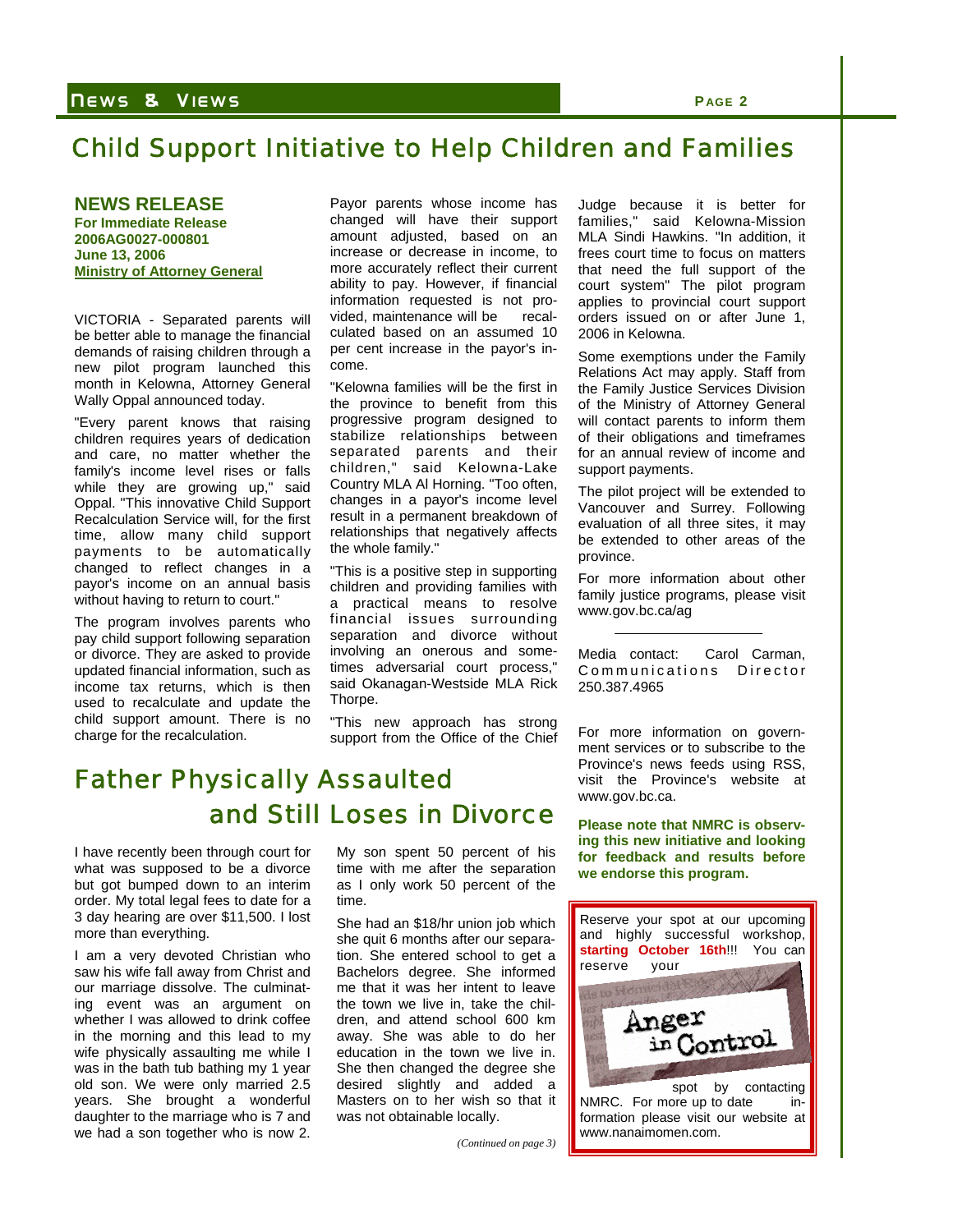### Thank You to our Supporters (January-March 2006)

We want to take a moment and say *thank you* to some of our donors and supporters in 2006:

- United Way—Nanaimo
- Vancouver Foundation
- Ministry of Children & Family **Development**
- The Queen Alexandra Foundation
- All our volunteers who gave

generously of their time and talents

Also, many anonymous donors who gave financially, gifts, and of their time.

#### Father Physically Assaulted...continued **Are you a member of**

#### *(Continued from page 2)*

I work at a high paying union job. In addition I have tucked considerable savings away from my previous career as a contractor in the forest industry. The children have 4 grandparents locally; attended private Christian school; have a loving father here; and all their friends are here.

My sole intent was to keep the children close to me. Money means little to me. I tried to negotiate several times but a firm "no" was the only response every time so I was forced to attend court.

My ex-wife won everything and more in court. She was given primary residency and the children are allowed to move with her. She was obviously awarded child support in accordance with the guidelines to which I have no objection (\$600+). She was also awarded spousal support (\$650) which was a real shocker. My lawyer assured me she would get a little but was surprised at this amount. I should remind you that she was in school, but had the summer off and could have returned to that \$18/hr union job until September when she would return to school. Instead she has been going to the lake daily and has quite the tan. Also she used to work and attend school simultaneously.

I have always paid \$700 in child support; almost \$100 too much. (\$475 of it went towards her car payment which we agreed upon.) Her lawyer argued successfully in court that I was simply paying this out of the goodness of my heart and that I therefore owed back child support of \$475/month. Therefore I now owe several thousand in arrears for child support!!!

The support payments total one of my bi-weekly pay cheques. I have done a budget for myself and only my basic bills will take the other cheque. These are mortgage, electricity, gas, house insurance, property tax, telephone and internet (no TV), vehicle insurance and gas. I am left with no money to buy food, clothing, vehicle repair, nothing. I should point out that I am very prudent with money and you will not



Saturday, October 14, 2006, 1 pm Best Western Coquitlam Inn 319 North Rd, Coquitlam, BC (2 blocks from Skytrain) For more info: 604.417.4045 or www.parentswhocare.ca

#### **Special Guests**

**Doug Welbanks** is the former director of Debtor Assistance and Debt Collection in the Province of BC. Author of *Finances After Separation.* 

www.financesafterseparation.com

**Gardner Wiseheart** is Founder of the highly successful Maps for Dads and Health Families programs & Dad's Make a Difference Program. www.hfsatx.com

## **NMRC yet???**

- \$10 Individual (1 Year)
- \$100 Corporate (1 Year)

find an individual who can live for less. In addition the judge declared that due to the large amounts of time off I get it should be no trouble to travel the 600km to see my children quite often. This I agree with but how exactly am I supposed to put gas in my vehicle?

I do not know what my ex-wife will obtain out of my assets but all indicators are about \$50,000 for a 2.5 year marriage. She is trying for over \$100,000. By my calculations once legal fees are paid and once she is paid and with the fact that I will be slipping into the hole every month I will have nothing left but my house, which I built myself, in 5 years. If the situation does not change then I will be completely bankrupt in 10 years.

In conclusion I guess it is easy to harp about the unfairness of the<br>situation financially because situation financially numbers don't lie. I challenge anyone to find a case where a male physically assaulted his wife and won all of this in trial. Talk about a sexist legal system. The real tragedy is a little 2 year old boy who absolutely loves fishing, camping, and playing with his dad will now be fatherless for most of the time. He and I have such a strong bond due to the large amounts of time we spent together. He is my best friend and I am his. I was raised by my father and was raised with the belief that men do not cry but boy was that wrong.